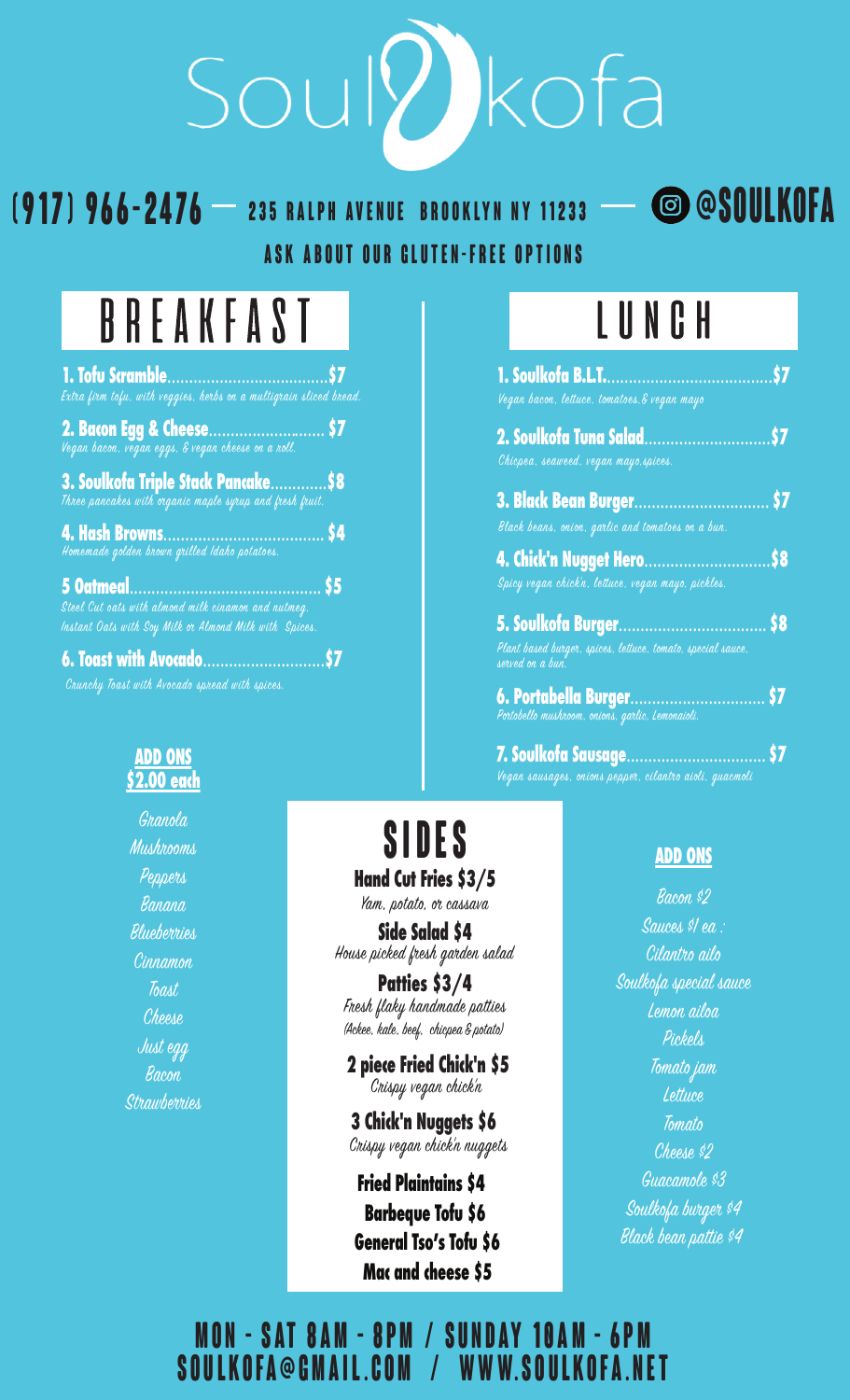# Soullkofa

DINNER

## **235 Ralph Avenue Brooklyn NY 11233 (917) 966-2476 @Soulkofa**

#### **All dinners come w choice of 1veg 1starch**

| Stew Chick'n Dinner\$9 Lrg\$11<br>Tender brown stewed vegan chick'n drenched in a nich and thick gravy.                                |       |                  |                 |
|----------------------------------------------------------------------------------------------------------------------------------------|-------|------------------|-----------------|
| Fried Chick'n Dinner\$9Lrg\$11<br>Golden brown, crispy tender vegan chick'n fried in a seasoned batter                                 |       |                  |                 |
| Mock Oxtail Dinner\$10<br>Succulent, tender braised jackfruit served with pepper.<br>carrot, savory red potatoes & sweet butter beans. |       |                  | Lrg\$ <u>12</u> |
| Jerk Chick'n Dinner\$9<br>Tender jerk seasoned vegan chick'n                                                                           |       |                  | <b>Lrg\$11</b>  |
| Made from celery noot or soy.                                                                                                          |       |                  | Lrg\$12         |
|                                                                                                                                        | PIZZA |                  |                 |
|                                                                                                                                        |       | $SLICE$ $12"$ in | <u>16" in</u>   |
| Vegan mozzarella with housemade marinara                                                                                               |       |                  |                 |
| .<br>Pineapple, ned peppers, green peppers, ned onion, jerk chicken & vegan mozzarella.<br>spices.                                     |       |                  |                 |
| Spinach, onions, thyme, parsley, garlic, basil, scallions, mozzarella.                                                                 |       |                  | \$25            |
|                                                                                                                                        |       |                  |                 |
| <u>Add your own toppings \$2</u>                                                                                                       |       |                  |                 |

Extra cheese, peppers, plant based meat, sliced tomatoes, garlic, spinach, kale, vegan sausage.

# **DESSERT**

| 100% Vegan Cake<br>(Red Velvet, Carrot, Chocolate) |
|----------------------------------------------------|
| 100% Vegan Banana Pudding                          |
| Dairy-Free Soy Ice Cream                           |

(French Vanilla, Mint Chocate Chip, Oat Ice Cream, Pineapple, Oreo)

| <b>Diurches</b>                                     |  |
|-----------------------------------------------------|--|
|                                                     |  |
| Aromatic traditional Jamaican side dish.            |  |
| Seasoned with thyme, garlic, and a blend of spices. |  |

| White / Brown Rice\$4  |  |
|------------------------|--|
| Perfectly steamed nice |  |

**Mac & Cheese....** 

Creamy vegan mac and cheese

**Veggies**

|  | <b>Steamed Cabbage &amp; Pepper Carrot \$4</b>                            |  |
|--|---------------------------------------------------------------------------|--|
|  | Steamed cabbage with carrots salt, pepper, garlic, sautéed w vegan butter |  |

**PIZZA SOUP**

Medium **\$6** Large **\$9**

**MONDAY & TUESDAY** 

**Ital Soup**

Yellow yams, carrots, potatoes, sweet plantains, celery, ginger, black-eyed peas. garlic. kale. & dumplings.

#### **WEDNESDAY & THURSDAY**

**Vegetable Soup** Carrot, celery, onions, beans, pumpkin potatoes, corn.

#### **FRIDAY & SATURDAY**

**Red Pea Soup**

Ked kidney beans, scotch bonnet, peppers, potatoes, coconut milk dumplings, herbs & spices

### **LUNCH SPECIALS 12-3pm**

**BUY 2 Smoothies get 1 Juice 50% off! 2 Soulkofa Slices for 5\$! 2 Piece Chick'n and fries 6\$! 2 Patties for 6\$!**

## **Soulkofa@gmail.com / www.soulkofa.net**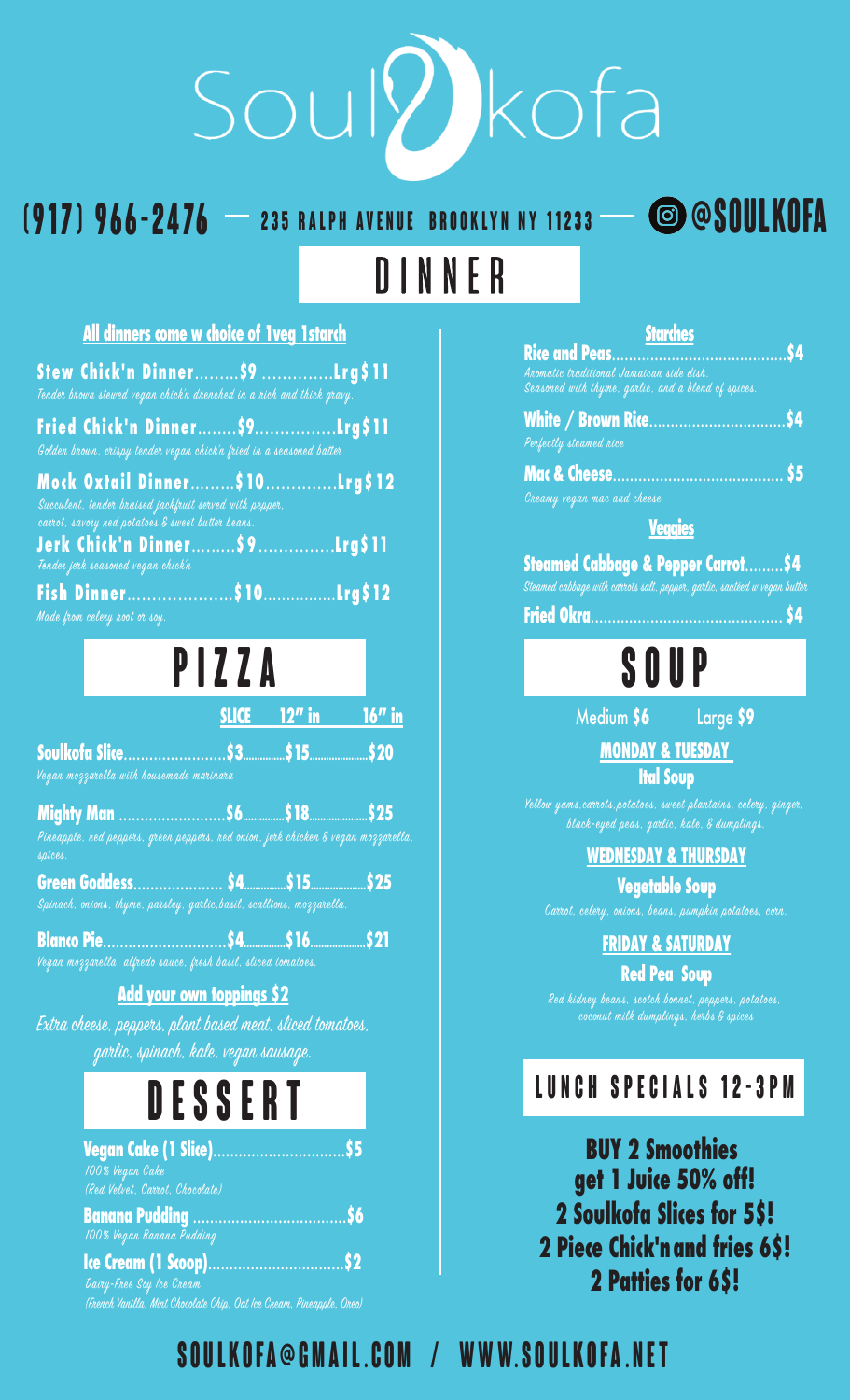# Soullkofa

## **235 Ralph Avenue Brooklyn NY 11233 (917) 966-2476 @Soulkofa**

 **Fresh Juices** Small (16 oz) \$8 • Large (20 oz) \$10

Make your own juice - Choose 3 options Add ons \$3

1- Healthy Bone Tonic Carrot, Apple, Celery, Parsley

> 4- Blood Regeneration Celery, Beet, Carrot

7- Headache Ease Carrot, Celery, Parsley

10- Asthma Carrot, Celery, Grapefruit

13- Healthy Heart Carrot, Orange, Apple, Beets

16- Colon Purge -Celery Juice -Wheat grass Juice -Spinach Juice -Cabbage Juice -Parsley or Alfalfa Sprouts Juice

2- Body Cleaners Carrot, Apple, Beet, Ginger

5- Moon Cycle Pineapple, Ginger, Apple, Carrot

> 8- Diabetes Carrot, Celery, Parsley

> 11- Constipation Carrot, Spinach, Apple

> 14- Detox Apple, Cucumber, Kale Lemon, Celery, Ginger

17- Tumeric Tonic -Cucumber, carrot, apple, lemon, tumeric.

3- Green Juice Spinach, Kale, Parsley, Cucumber, apple, ginger

6- Cold Killer Carrot, Parsley, Ginger, Garlic

> 9- Indigestion Carrot, Cabbage , Beet

12- Kidneys Carrot, Beet, Celery

15- Green Weight Loss Green Apple, Cucumber, Celery, Kale, Lemon, Ginger

## **Mon - sat 8am - 8pm / sunday 10am - 6pm Soulkofa@gmail.com / www.soulkofa.net**